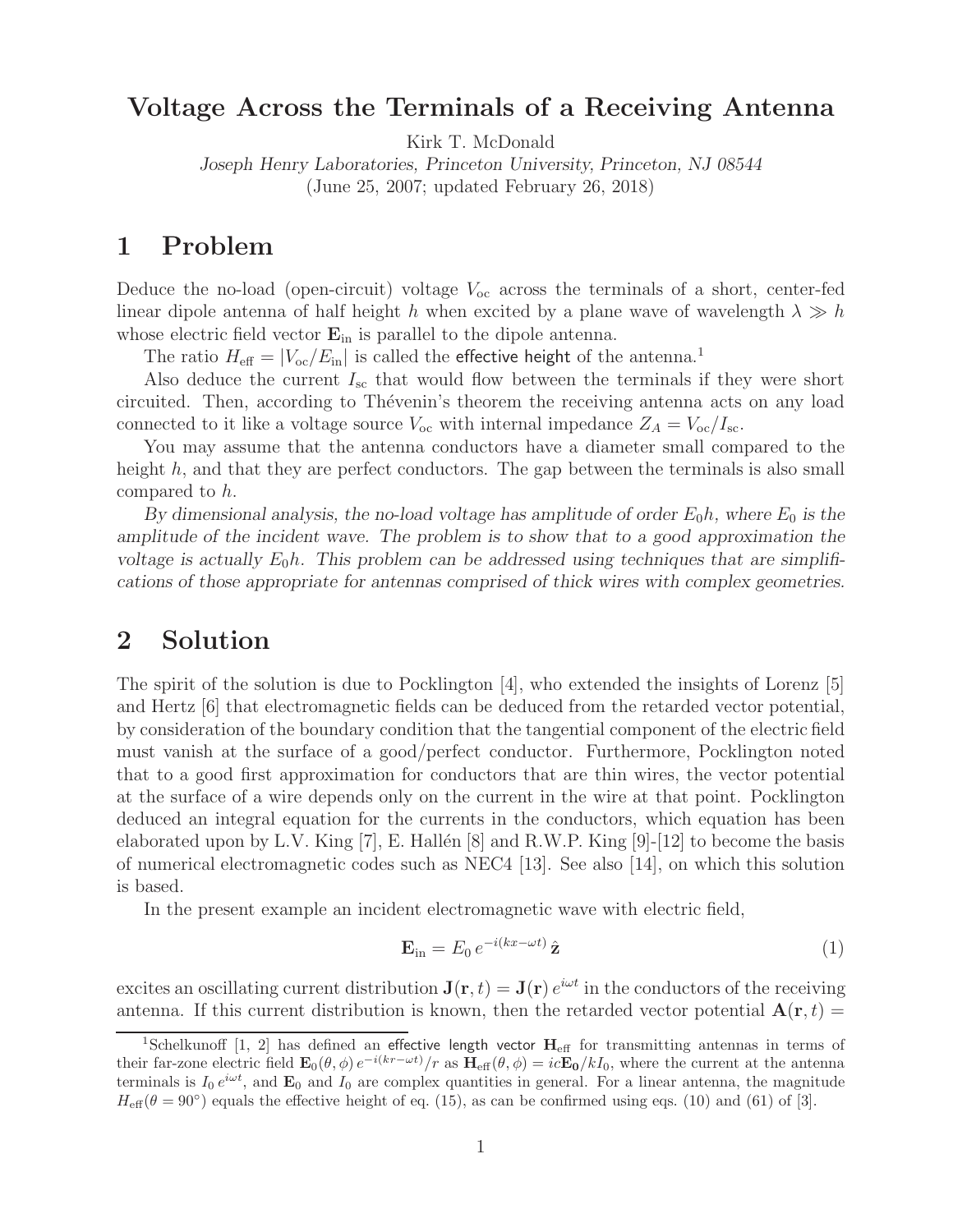$\mathbf{A}(\mathbf{r}) e^{i\omega t}$  of the response fields can be calculated as,

$$
\mathbf{A}(\mathbf{r},t) = \frac{\mu_0}{4\pi} \int \frac{\mathbf{J}(\mathbf{r}',t'=t-\mathcal{R}/c)}{\mathcal{R}} \, d\text{Vol}' = \frac{\mu_0}{4\pi} \int \mathbf{J}(\mathbf{r}') \frac{e^{ik\mathcal{R}}}{\mathcal{R}} \, d\text{Vol}' \, e^{i\omega t} = \mathbf{A}(\mathbf{r}) \, e^{i\omega t},\qquad(2)
$$

where  $\mathcal{R} = |\mathbf{r} - \mathbf{r}'|$ , c is the speed of light,  $\omega$  is the angular frequency,  $k = \omega/c$  is the wave number, and the medium outside the conductors is vacuum whose permittivity is  $\mu_0$ . In the present example the conductors are thin wires along the z axis, and we suppose that the current density  $\mathbf{J}(\mathbf{r})$  is independent of azimuth in a cylindrical coordinate system  $(\rho, \phi, z)$  and is well approximated by a current  $I(z)$ . Then, the vector potential has only a z, component,

$$
A_z(\mathbf{r}) = \frac{\mu_0}{4\pi} \int I(z') \frac{e^{-ik\mathcal{R}}}{\mathcal{R}} dz'.
$$
 (3)

Since we work in the Lorenz gauge where,

$$
\nabla \cdot \mathbf{A} + \frac{1}{c^2} \frac{\partial V}{\partial t} = 0,
$$
\n(4)

the scalar potential  $V(\mathbf{r}, t) = V(\mathbf{r} e^{i\omega t}$  of the response fields is related to the vector potential according to,

$$
V(\mathbf{r}) = \frac{ic}{k} \frac{\partial A_z(\mathbf{r})}{\partial z} \equiv \frac{ic}{k} \partial_z A_z(\mathbf{r}).
$$
\n(5)

The response fields  $\mathbf{E}(\mathbf{r},t) = \mathbf{E}(\mathbf{r}) e^{i\omega t}$  and  $\mathbf{B}(\mathbf{r},t) = \mathbf{B}(\mathbf{r}) e^{i\omega t}$  can then be calculated from the vector potential  $A_z(\mathbf{r})$  as,

$$
\mathbf{E}(\mathbf{r}) = -\nabla V(\mathbf{r}) - i\omega \mathbf{A}(\mathbf{r}) = -\frac{ic}{k} [\partial_{rz}^2 A_z(\mathbf{r}) \hat{\boldsymbol{\rho}} + (\partial_z^2 + k^2) A_z(\mathbf{r}) \hat{\mathbf{z}}], \tag{6}
$$

$$
\mathbf{B}(\mathbf{r}) = \nabla \times \mathbf{A}(\mathbf{r}) = -\partial_{\rho} A_{z}(\mathbf{r}) \hat{\boldsymbol{\phi}}.
$$
 (7)

The key relation between the incident electric field **E**in and the response field **E** is that the tangential component of the total electric field  $\mathbf{E}_{in} + \mathbf{E}$  must vanish at the surface of the conductors. In the thin-wire approximation for wire radius  $a$  much less that the antenna half height h, the constraint is essentially on the z-component of the response electric field on the z axis,

$$
E_z(0,0,z) = -E_{\rm in} = -E_0,
$$
\n(8)

for the intervals  $[-h, -d/2]$  and  $[d/2, h]$  that contain the conductors of the antenna, where the gap between the terminals of the antenna has width  $d \ll h$ . From eq. (6), we obtain a differential equation for the vector potential on these intervals,

$$
(\partial_z^2 + k^2)A_z(0,0,z) = \frac{ik}{c}E_z(0,0,z) = -\frac{ik}{c}E_0.
$$
\n(9)

Two solutions to the homogeneous differential equation  $(\partial_z^2 + k^2)A_z(0, 0, z) = 0$  are, of course,  $\cos kz$  and  $\sin kz$ . A solution to the particular equation is simply the constant  $-iE_0/kc$ . Hence, a general solution to eq. (9) on the interval  $\left[ d/2, h \right]$  can now be written as,

$$
A_z(0,0,d/2 \le z \le h) = C_1 \cos kz + C_2 \sin kz - \frac{iE_0}{kc}.
$$
 (10)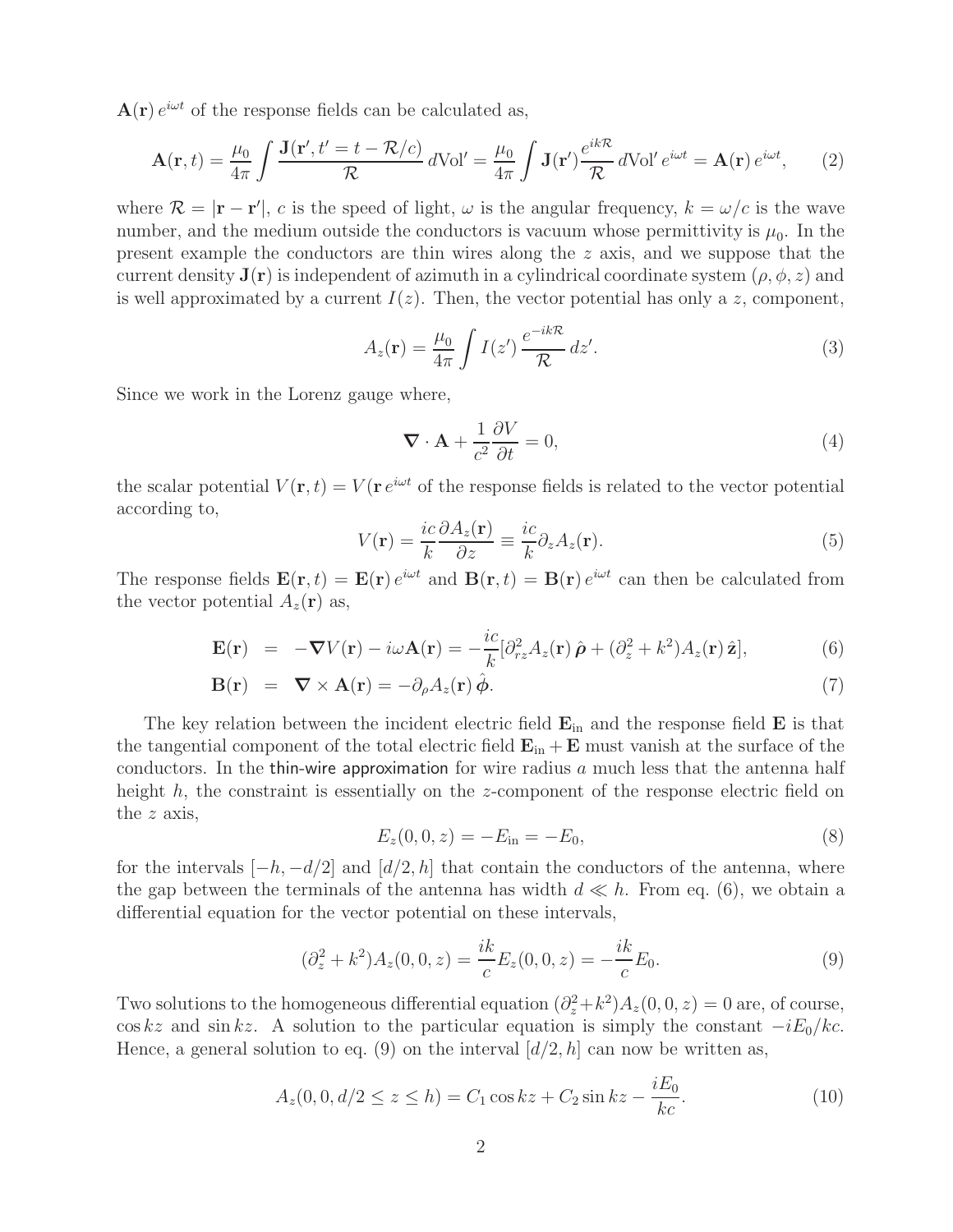since  $kd \ll 1$ . We expect that the vector potential will be symmetric about  $z = 0$ , so the solution on the interval  $[-h, -d/2]$  can be written as,

$$
A_z(0,0,-h \le z \le -d/2) = C_1 \cos kz - C_2 \sin kz - \frac{iE_0}{kc}.
$$
\n(11)

To evaluate the constants of integration  $C_1$  and  $C_2$  we need additional conditions on the system. In particular, we note that for a no-load (open circuit) receiving antenna, the current  $I(z)$  must vanish at the ends of the conductors, *i.e.*, at  $z = -h$ ,  $-d/2$ ,  $d/2$  and h. In the thin-wire approximation, the vector potential on the wire is proportional to the current in the wire at that point, because of the  $1/R$  dependence in eq. (3). In this approximation, the needed conditions on the vector potential are that it also vanishes at the ends of the conductors. From this we find,

$$
C_1 = \frac{iE_0}{kc}, \qquad C_2 = -\frac{iE_0}{kc} \frac{1 - \cos kh}{\sin kh}.
$$
 (12)

Finally, from eq. (5) we obtain the open-circuit voltage across the terminals,

$$
V_{oc} = V(0, 0, d/2) - V(0, 0, -d/2) = \frac{ic}{k} (A'_z(0, 0, d/2) - A'_z(0, 0, -d/2))
$$
  
= 
$$
2icC_2 = -\frac{2E_0}{k} \frac{1 - \cos kh}{\sin kh}.
$$
 (13)

For a short antenna with  $kh \ll 1$ , the open-circuit voltage is,

$$
V_{\text{oc}} = -E_0 h \qquad (kh \ll 1), \tag{14}
$$

in agreement with the estimate via dimensional analysis.

The effective height of the antenna is,

$$
H_{\text{eff}} = \left| \frac{V_{\text{oc}}}{E_0} \right| = \frac{\lambda}{\pi} \frac{1 - \cos(2\pi h/\lambda)}{\sin(2\pi h/\lambda)}.
$$
 (15)

## **3 Remarks**

This example required a determination of the vector potential only at the antenna itself, and so is somewhat simpler than the task of determining the response fields in all space around the antenna. However, the method used here is readily extended to a full solution of the antenna problem.

In particular, equations (3), (8) and (9) can be combined into an integral equation that relates the incident electric field at the conductors to the response currents in those conductors,

$$
\int I(z') (\partial_z^2 + k^2) \frac{e^{-ik\mathcal{R}}}{\mathcal{R}} dz' = -\frac{4\pi i k}{Z_0} E_{\text{in}}(z), \tag{16}
$$

where  $Z_0 = \sqrt{\mu_0/\epsilon_0} = 377 \Omega$ . This is Pocklington's integral equation [4], whose solution is implemented numerically in codes such as NEC4 [13].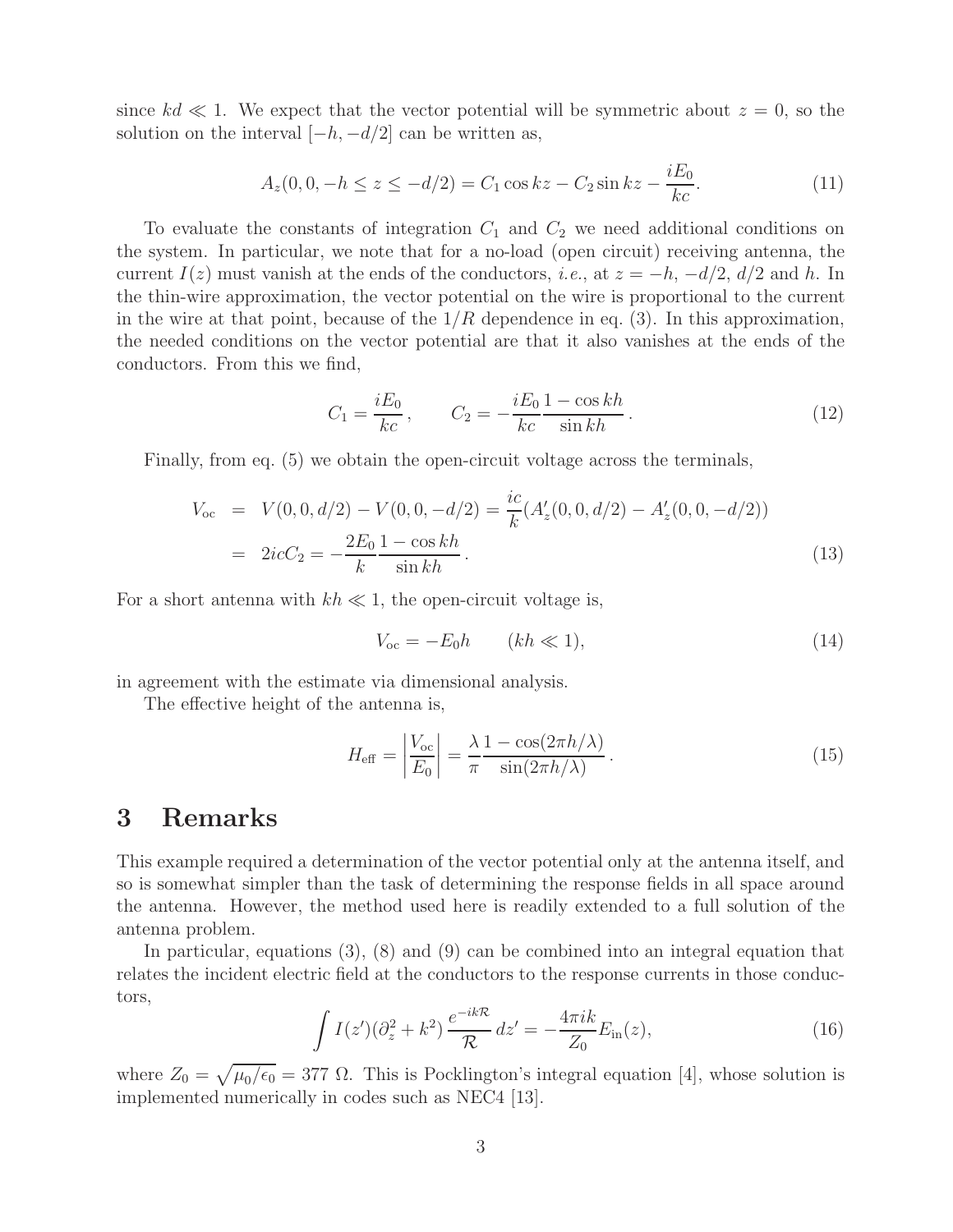#### **3.1 Short-Circuit Current in a Receiving Antenna**

For the receiving antenna, it is of interest to calculate the current across its terminals when they are shorted. Then, using Thévenin's theorem [15], we could characterize the behavior of the antenna as part of the receiving circuit. An accurate calculation of the short-circuit current (or its equivalent, the antenna terminal impedance  $Z_A$ ) can/must be made by solving the integral equation (16).

Here, we illustrate the limitations of the thin-wire approximation in estimating the antenna impedance. When the antenna terminals are shorted, the constraint (8) on the response field that the total, tangential electric field vanish at the surface of the wire now applies over the entire interval  $[-h, h]$ . Then, a symmetric solution to the differential equation (9) for the vector potential on this interval is,

$$
A_z(0,0,-h \le z \le h) = C \cos kz - \frac{iE_0}{kc}.
$$
\n(17)

To determine the constant C we again require that the current, and hence the vector potential in the thin-wire approximation, vanish at the ends of the wire,  $z = \pm h$ , such that,

$$
A_z(0,0,-h \le z \le h) = \frac{iE_0 \cos kz - \cos kh}{kc}.
$$
 (18)

The thin-wire approximation to eq. (3) is that  $A_z(0,0,z) \approx \mu_0 I(z)/4\pi$ , so we estimate that the short-circuit current at the terminals of the receiving antenna is,

$$
I_{\rm sc} = \frac{4\pi}{\mu_0} \frac{iE_0}{kc} \frac{1 - \cos kh}{\cos kh} = \frac{4\pi i E_0}{kZ_0} \frac{1 - \cos kh}{\cos kh},
$$
(19)

where  $Z_0 = \sqrt{\mu_0/\epsilon_0} = 377 \Omega$ .<sup>2</sup>

<sup>2</sup>(Nov. 28, 2020) Wrenn Wooten noted that eq. (18) implies that the current on a thin wire of length 2h parallel to **E** of the incident wave is given by,

$$
I(|z| \le h) = \frac{4\pi i E_0}{kZ_0} \frac{\cos kz - \cos kh}{\cos kh}.
$$
\n
$$
(20)
$$

If the conductor has resistance  $R$ , the rate of Joule heating is,

$$
P = \frac{1}{2} \int |I|^2 \, dR = \frac{1}{2} \int_{-h}^h \frac{|I|^2 \, R}{2h} \, dz = \frac{4\pi^2 R E_0^2}{k^2 Z_0 \cos^2 k h} \left( 1 - \frac{3 \sin 2kh}{kh} + 2 \cos^2 kh \right) \approx \frac{0.04 R E_0^2 (kh)^4}{k^2}, \tag{21}
$$

where the approximation holds for  $kh \ll 1$ .

An application of this is to currents induced in metallic implants in humans during an MRI scan [16].

Very close to the conductors, the radial electric field  $E_\rho$  is related to the charge distribution  $q(z) e^{i\omega t}$  along the conductors by Gauss' law,

$$
E_{\rho}(\rho \gtrsim a, \phi, |z| \le h, t) \approx \frac{q(z) e^{i\omega t}}{2\pi\epsilon_0 \rho}, \qquad (22)
$$

in cylindrical coordinates  $(\rho, \phi, z)$ . The charge distribution can be obtained from the current distribution  $I(z) e^{i\omega t}$  via the continuity equation,

$$
\frac{\partial I}{\partial z} = -\frac{\partial q}{\partial t} = -i\omega q,\tag{23}
$$

so that,

$$
q(z) = \frac{i}{\omega} \frac{dI(z)}{dz} = \frac{iI'(z)}{\omega}.
$$
\n(24)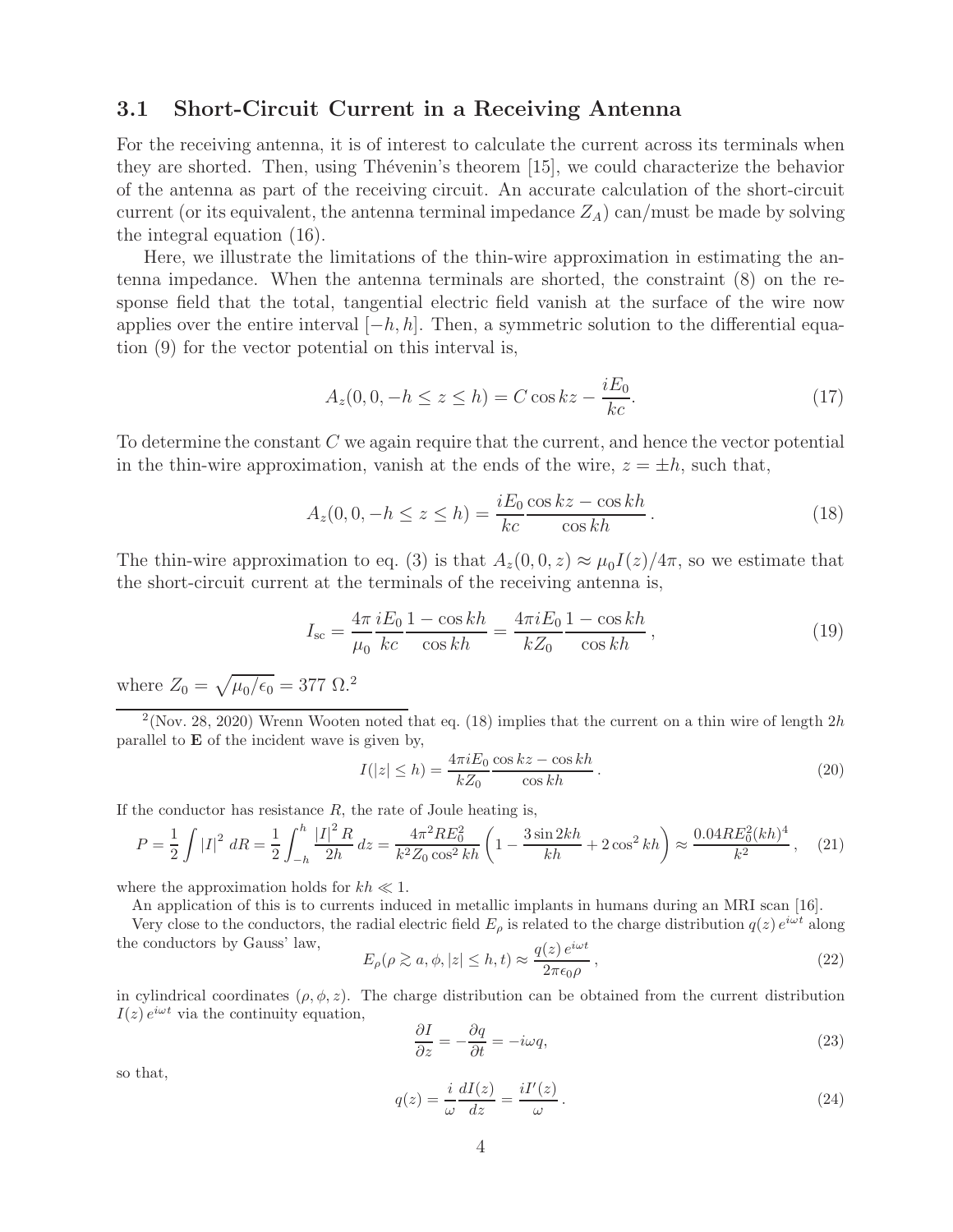The internal impedance  $Z_A$  of the antenna is then, according to Thévenin's analysis,

$$
Z_A = \frac{V_{\text{oc}}}{I_{\text{sc}}} \approx -\frac{iZ_0}{2\pi} \cot kh. \tag{26}
$$

This correctly indicates that the reactance of a short linear antenna is capacitive and that the reactance vanishes for  $h \approx \lambda/2$ , but the predicted divergence of the reactance for  $kh \ll 1$  is unphysical. Furthermore, the real part of the current, and also of the impedance, is neglected in the thin-wire approximation, so if the antenna were used as a transmitter, this analysis indicates that it would not consume any energy from the rf power source, *i.e.*, the antenna would not radiate.<sup>3</sup>

#### **3.2 Receiving Antenna with Load Impedance**  $Z_L$

If the receiving antenna has a load impedance  $Z_L$  attached to it, then according to Thévenin's analysis the current  $I_L$  through the load will be,

$$
I_L = \frac{V_{\text{oc}}}{Z_A + Z_L} \,. \tag{27}
$$

A difficulty with this approach is that the receiving antenna also scatters the incident electromagnetic field, so that the total power "dissipated" by the receiving antenna system includes the power in the load plus the scattered power. The scattered electromagnetic fields  $\mathbf{E}_{scat}$ and  $\mathbf{B}_{\text{scat}}$  can be computed from the current  $I_L$  which is also the terminal current of the antenna, now considering the antenna to be a transmitter. However, the power transmitted to "infinity" is described by the Poynting vector of the sum of the incident and scattered fields, so if we write,

$$
S = S_{\rm in} + S_{\rm scat},\tag{28}
$$

then,

$$
\mathbf{S}_{\text{scat}} = \frac{\mathbf{E}_{\text{scat}} \times \mathbf{B}_{\text{scat}}}{\mu_0} + \frac{\mathbf{E}_{\text{scat}} \times \mathbf{B}_{\text{in}} + \mathbf{E}_{\text{in}} \times \mathbf{B}_{\text{scat}}}{\mu_0},
$$
(29)

which depends on details of the incident wave as well as of the receiving antenna.<sup>4</sup> Hence, the scattered power is not well accounted for in a Thévenin analysis, as discussed on p. 43

Thus,

$$
E_{\rho}(\rho \gtrsim a, \phi, |z| \le h, t) \approx \frac{iI'(z)}{2\pi\epsilon_0\omega\rho} e^{i\omega t} = \frac{iI'(z)Z_0}{2\pi k\rho} e^{i\omega t}.
$$
\n(25)

The peak electric field at the surface of the conductor can be estimated using eq. (20) for the current distribution. The derivative  $I'(z)$  is greatest at the end of the conductor,  $|z| = h$ , where  $I'_{\text{max}} = 4\pi i E_0 \tan(kh)/Z_0$ , and  $E_{\text{max}} = 2E_0 \tan(kh)/ka \approx 2E_0 h/a$ .<br><sup>3</sup>The real part of the antenna impedance, the so-called radiation resistance  $R_{\text{rad}}$ , can be well calculated

using the relation  $\langle P \rangle = I_0^2 R_{\text{rad}}/2$ , where  $\langle P \rangle$  is the time-average radiated power in the far zone as deduced from an appropriate thin-wire approximation to the current distribution caused by the rf power source. See, for example, [3].

<sup>4</sup>If the cross terms in eq. (29) could be ignored, then the (time-average) scattered power would simply be the power associated with the scattered fields,  $|I_L|^2$   $ReZ_A/2$ , which is the power associated with impedance  $Z_A$  in the Thévenin analysis.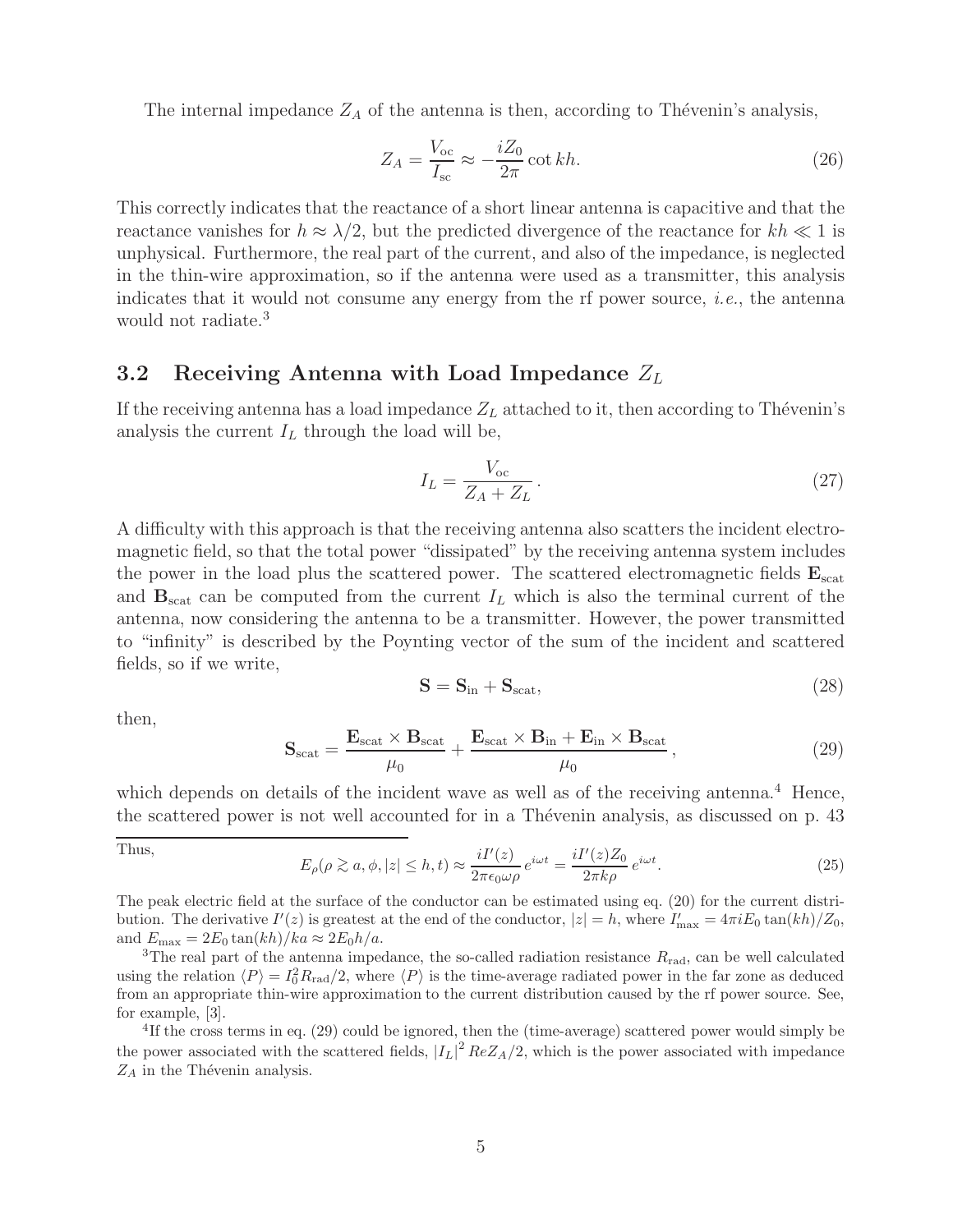of  $[17]$  and in  $[18]-[23].^{5,6}$ 

#### **3.3 Transmitting Antenna**

In the case of a transmitting antenna, the incident electric field is taken to be the internal field  $E_{\rm in} = V_{\rm in}/d$  of an rf generator that is located in the gap of width d between the terminals of the antenna. This internal field is the negative of the (response) field  $E<sub>z</sub>$  in the gap in the more realistic case that the rf generator is located some distance from the antenna and connected to it via a transmission line. The incident electric field is zero elsewhere on the conductors of the antenna. Then, the relation (8) can be extended for a center-fed linear dipole antenna to read,

$$
E_z(0,0,z) = -E_{\rm in}(z) = \begin{cases} 0 & (-h < z < -d/2), \\ -V_{\rm in}/d & (-d/2 < z < d/2), \\ 0 & (d/2 < z < h). \end{cases} \tag{30}
$$

However, use of the extreme form of the thin-wire approximation to solve eq. (16) for the transmitting antenna leads to response currents that imply response fields with nonzero  $E<sub>z</sub>$ along the antenna conductors. While this approximation turns out to be good at predicting the response fields in the far zone, greater care is required for a good understanding of the response fields close to the antenna [24].

# **A Appendix: "Electric" and "Magnetic" Antennas**

Antennas are sometimes characterized as "electric" or "magnetic" depending on whether, when transmitting, their electric field  $E$  is greater or less than the magnetic field  $cB$  (SI units, or just B in Gaussian units) in the near zone (less than one wavelength from the center of the antenna).<sup>7</sup> For example, small linear dipole antennas are "electric", while small loop antennas are "magnetic".<sup>8</sup>

When considering antennas as receivers of electromagnetic waves, we note that only the incident electric field is associated with a force on the conduction electrons that can change

<sup>&</sup>lt;sup>5</sup>The current (27) in the load can also be computed in a Norton analysis where the receiving antenna is regarded as a current source of strength  $I_{\rm sc} = V_{\rm oc}/Z_A$  that is in parallel with the impedance  $Z_A$  as well as with the load impedance  $Z_L$ . However, the Norton analysis suggests that the current into the antenna terminals is  $I_LZ_L/Z_A$  which is not correct unless  $Z_A = Z_L$ . For this reason the author prefers the Thévenin analysis of a receiving antenna to the Norton analysis.

<sup>&</sup>lt;sup>6</sup>If no load is attached to the receiving antenna (equivalently,  $Z_L = \infty$ ), the antenna is being operated "open circuit" but there is still power scattered by the antenna, whereas the Thévenin analysis predicts  $I_L = I_A = 0$  and hence no power dissipated by the antenna. Meanwhile, the Norton analysis predicts  $I_A = I_{\rm sc}$  (and nonzero power dissipation by the antenna) even though the antenna is actually "open circuit".

<sup>7</sup>The energy stored in the near field of an "electric" antenna is dominantly that in the electric field, such that the antenna's terminal reactance is capacitative (impedance  $Z = R + iX$  with negative X), while the energy stored in the near field of a "magnetic" antenna is primarily in the magnetic field and the reactance is inductive  $(X > 0)$ .

For comments on subtleties associated with antenna reactance, see [25].

<sup>8</sup>This is illustrated in the figure in sec. 2.2 of [26].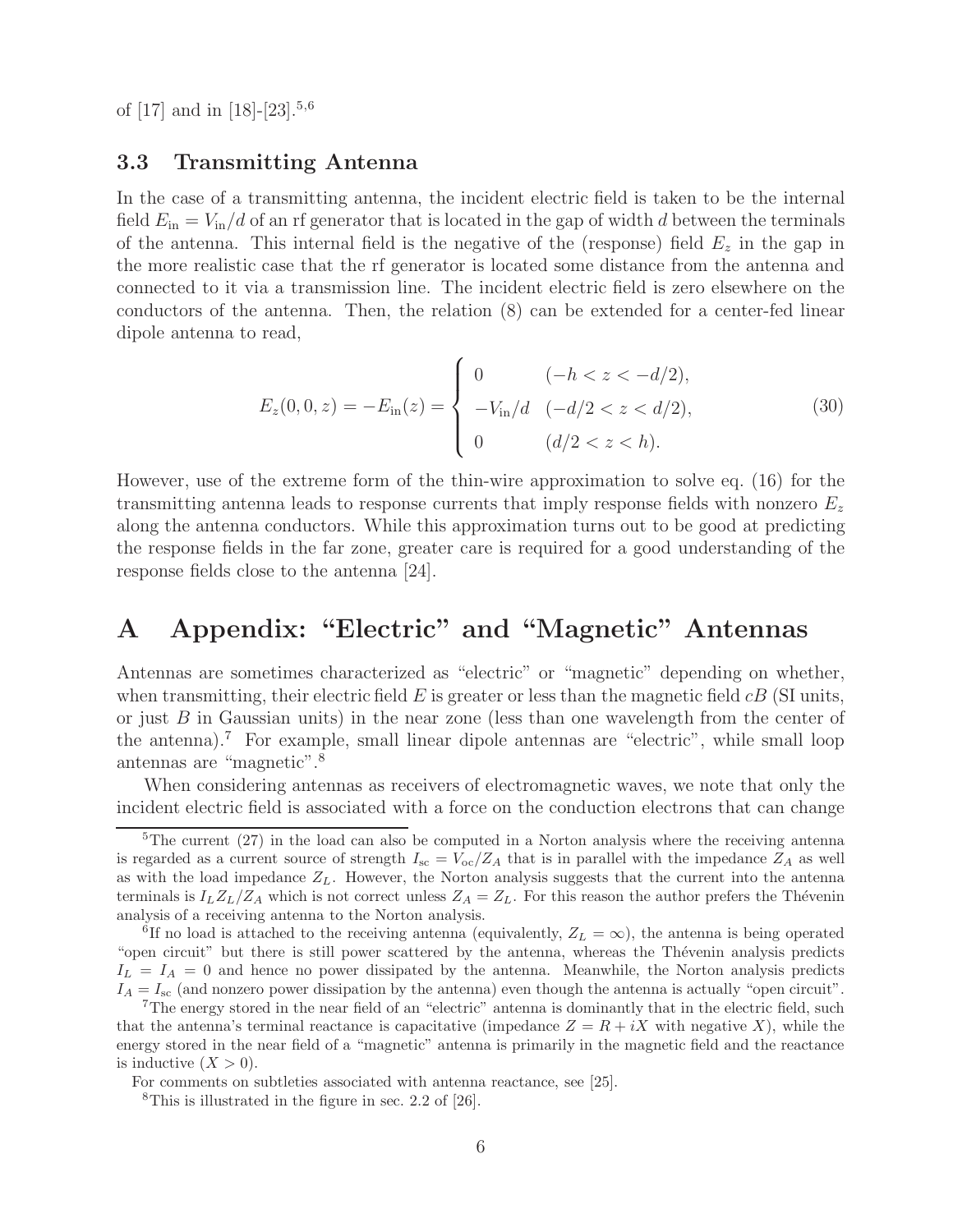their velocity/energy, since the magnetic force  $q\mathbf{v} \times \mathbf{B}$  is perpendicular to **v** (whose direction is along the wires of the antenna).

#### **A.1 Small Loop Antenna**

The terminal voltage of a small, loop, receiving antenna is conveniently computed via the incident magnetic field **B**, which should be perpendicular to the plane of the loop for best reception. Then, the integral form of Faraday's law tells us that the magnitude of the terminal voltage in a loop of radius r is, for, say, **B** =  $B_0 e^{i(kx-\omega t)}\hat{\mathbf{z}}$  with  $cB_0 = E_0$ ,

$$
V_{\text{loop}} = \left| -\frac{d\Phi_B}{dt} \right| \approx \left| i\pi r^2 \omega B_0 \right| = \frac{\pi r^2 \omega E_0}{c} = E_0 r \frac{2\pi^2 r}{\lambda} \,. \tag{31}
$$

This is much smaller than the terminal voltage  $E_0r$  for a small linear antenna with arms of length  $r$ , as discussed in sec. 2 above.

Faraday's law can also be written as,

$$
V_{\text{loop}} = -\frac{d\Phi_B}{dt} = -\frac{d}{dt} \int \mathbf{B} \cdot d\mathbf{Area} = -\int \frac{\partial \mathbf{B}}{\partial t} \cdot d\mathbf{Area} = -\int \mathbf{\nabla} \times \mathbf{E} \cdot d\mathbf{Area}
$$
  
= 
$$
\oint_{\text{loop}} \mathbf{E} \cdot d\mathbf{l},
$$
 (32)

which latter form gives emphasis to **E** rather than **B**. That is, Faraday's law, by itself, does not allow us to say that the terminal voltage is "caused" by **E** or by **B**. Thus, it is misleading to imply that a "magnetic" receiving antenna couples only to the incident magnetic field, as at https://en.wikipedia.org/wiki/Loop\_antenna#Magnetic\_vs.\_electrical\_antennas.

To show that the terminal voltage in the loop can be computed from the incident electric field, we suppose the loop is in the  $x-y$  plane with its leftmost point at the origin, as in the figure on the next page. The magnetic field is in the z-direction, perpendicular to the loop, and the electric field is in the y-direction,  $E_y = E_0 \cos(kx - \omega t)$ . The induced  $\mathcal{EMF}$  is greatest when the time derivative of the incident magnetic (and electric) field is the greatest,



Self resonant antennas (with zero reactance) are neither "electric" nor '"magnetic". Both linear and loop antennas of appropriate dimensions can be self resonant, such that not all linear antennas are "electric", and not all loop antennas are "magnetic".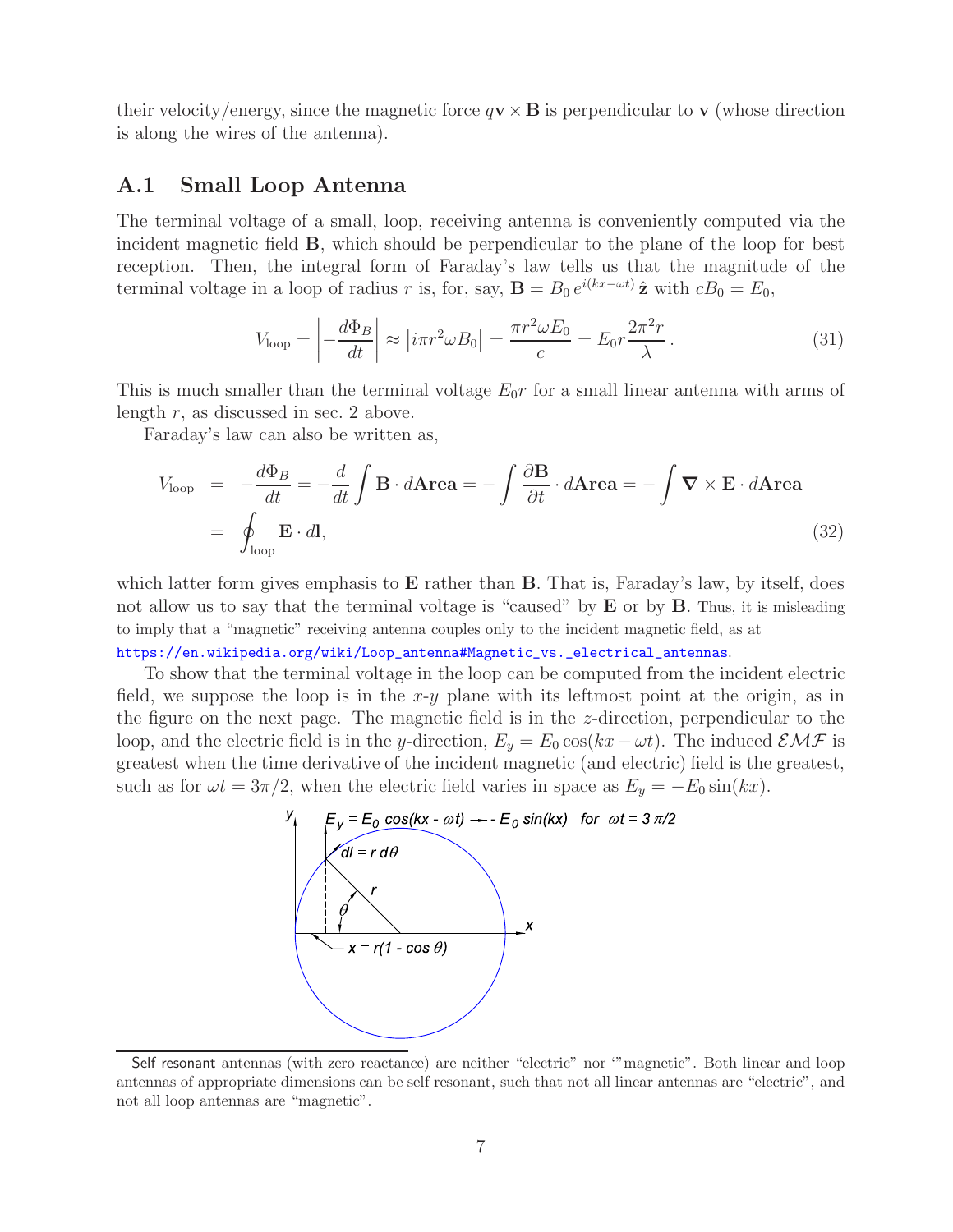Then, for  $r \ll \lambda$  (kr  $\ll 1$ ), and noting that  $x = r(1 - \cos \theta)$  for a point on the loop,

$$
V_{\text{loop}} = \oint \mathbf{E} \cdot d\mathbf{l} = \int_0^{2\pi} r \, d\theta \, E_y \cos \theta = -rE_0 \int_0^{2\pi} d\theta \, \sin(kx) \cos \theta
$$
  
=  $-rE_0 \int_0^{2\pi} d\theta \, \sin[kr(1 - \cos \theta)] \cos \theta \approx -rE_0 \int_0^{2\pi} d\theta \, kr(1 - \cos \theta) \cos \theta$   
=  $\pi kr^2 E_0 = E_0 r \frac{2\pi^2 r}{\lambda}$ , (33)

as previously found more simply in eq. (31).<sup>9</sup>

## **References**

- [1] S.A. Schelkunoff, *Electromagnetic Waves* (Van Nostrand, New York, 1943), pp. 332-335, http://kirkmcd.princeton.edu/examples/EM/schelkunoff\_waves\_43.pdf
- [2] G. Sinclair, *The Transmission and Reception of Elliptically Polarized Waves*, Proc. IRE **138**, 148 (1950), http://kirkmcd.princeton.edu/examples/EM/sinclair\_pire\_138\_148\_50.pdf
- [3] K.T. McDonald, *Radiation in the Near Zone of a Center-Fed Linear Antenna* (June 21, 2004), http://kirkmcd.princeton.edu/examples/linearantenna.pdf
- [4] H.C. Pocklington, *Electrical Oscillations in Wires*, Proc. Camb. Phil. Soc. **9**, 324 (1897), http://kirkmcd.princeton.edu/examples/pocklington\_camb\_9\_324\_97.pdf

<sup>&</sup>lt;sup>9</sup>While the terminal voltage for a small loop antenna can be computed as above, the terminal voltage for a small linear antenna is not correctly computed by consideration of a "virtual" semicircular circuit to which Faraday's law could be applied. Such a "virtual" circuit, consisting of the two arms of the antenna plus a half circle that connects the tips of these arms, was implicit in Fig. 86 of [27] by Poincar´e, as shown below.



Taking the plane of the "virtual" circuit to be perpendicular to **B** of the incident wave, we could compute that,

$$
V_{\text{virtual circuit}} = \left| -\frac{d\Phi_B}{dt} \right| \approx \left| \frac{-i\pi h^2 \omega B_0}{2} \right| = \frac{\pi h^2 \omega E_0}{2c} = E_0 h \frac{\pi^2 h}{\lambda} \ll E_0 h. \tag{34}
$$

However, in sec. 2 above we argued that the terminal voltage due to an incident electromagnetic wave with **E** parallel to the arms of the antenna has peak value  $V_{linear} = E_0 h$ . That is, the physics of the terminal voltage of a linear dipole antenna is different from that of the "virtual" circuit, in which the current on the semicircle is Maxwell's displacement current rather than a conduction current.

The "virtual" circuit concept is, however, useful when estimating the capacitance of a small linear antenna, as in sec. 2.1.1 of [28].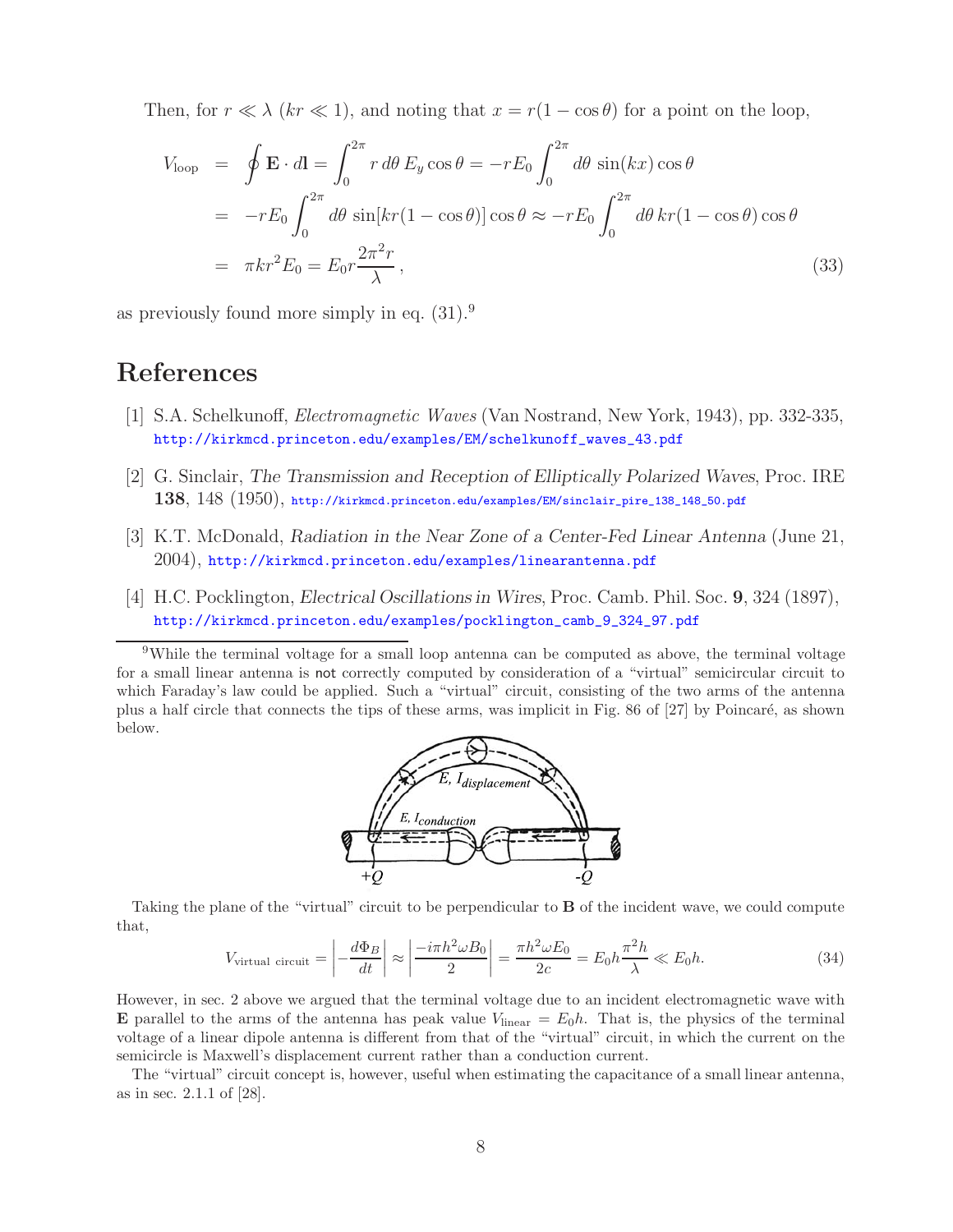- [5] L. Lorenz, *On the Identity of the Vibrations of Light with Electrical Currents*, Phil. Mag. **34**, 287 (1867), http://kirkmcd.princeton.edu/examples/EM/lorenz\_pm\_34\_287\_67.pdf
- [6] H. Hertz, *Die Kr¨afte electrischer Schwimgungen, behandelt much der Maxwellschen Theorie*, Ann. d. Phys. **36**, 1 (1889), http://kirkmcd.princeton.edu/examples/EM/hertz\_ap\_36\_1\_89.pdf reprinted in chap. 9 of H. Hertz, *Electric Waves* (Dover, New York, 1962). A translation by O. Lodge appeared as *The Forces of Electrical Oscillations Treated According to Maxwell's Theory*, Nature **39**, 402 (1889), http://kirkmcd.princeton.edu/examples/ph501lecture16/hertz.pdf
- [7] L.V. King, *On the Radiation Field of a Perfectly Conducting Base Insulated Cylindrical Antenna Over a Perfectly Conducting Plane Earth, and the Calculation of Radiation Resistance and Reactance*, Phil. Trans. Roy. Soc. London **A236**, 381 (1937), http://kirkmcd.princeton.edu/examples/EM/king\_ptrsl\_a236\_381\_37.pdf
- [8] E. Hall´en, *Theoretical Investigations into the Transmitting and Receiving Qualities of Antennas*, Nova Acta Regiae Soc. Sci. (Upsula) **11**, 3 (Nov. 1938), http://kirkmcd.princeton.edu/examples/EM/hallen\_narssu\_11\_4\_3\_38.pdf *Electromagnetic Theory* (Chapman and Hall, London, 1962).
- [9] R. King and C.W. Harrison, Jr, *The Distribution of Current Along a Symmetrical Center-Driven Antenna*, Proc. Inst. Radio Eng. **31**, 548 (1943), http://kirkmcd.princeton.edu/examples/EM/king\_procire\_31\_548\_43.pdf
- [10] R.W.P. King, *The Theory of Linear Antennas* (Harvard U. Press, Cambridge, MA, 1956), http://kirkmcd.princeton.edu/examples/EM/king\_antennas\_56.pdf *The Linear Antenna – Eighty Years of Progress*, Proc. IEEE **55**, 2 (1967), http://kirkmcd.princeton.edu/examples/EM/king\_pieee\_55\_2\_67.pdf
- [11] R. King, *Linear Arrays: Currents,Impedances, and Fields, I*, IRE Trans. Ant. Prop. **7**, S440 (1959), http://kirkmcd.princeton.edu/examples/EM/king\_iretap\_7\_s440\_59.pdf
- [12] R.W.P. King and T.T. Wu, *Currents, Charges and Near Fields of Cylindrical Antennas*, Radio Science (J. Res. NBS/USNC-USRI) **69D**, 429 (1965), http://kirkmcd.princeton.edu/examples/EM/king\_rs\_69d\_429\_65.pdf *The Electric Field Very Near a Driven Cylindrical Antenna*, Radio Science **1**, 353 (1966), http://kirkmcd.princeton.edu/examples/EM/king\_rs\_1\_353\_66.pdf
- [13] G.J. Burke, *Numerical Electromagnetic Code NEC4*, UCRL-MA-109338 (January, 1992), http://www.llnl.gov/eng/ee/erd/ceeta/emnec.html http://kirkmcd.princeton.edu/examples/NEC\_Manuals/NEC4TheoryMan.pdf http://kirkmcd.princeton.edu/examples/NEC\_Manuals/NEC4UsersMan.pdf
- [14] S.J. Orfanidis, *Currents on Linear Antennas*, Chap. 21 of *Electromagnetic Waves and Antennas*, http://www.ece.rutgers.edu/~orfanidi/ewa/ch21.pdf